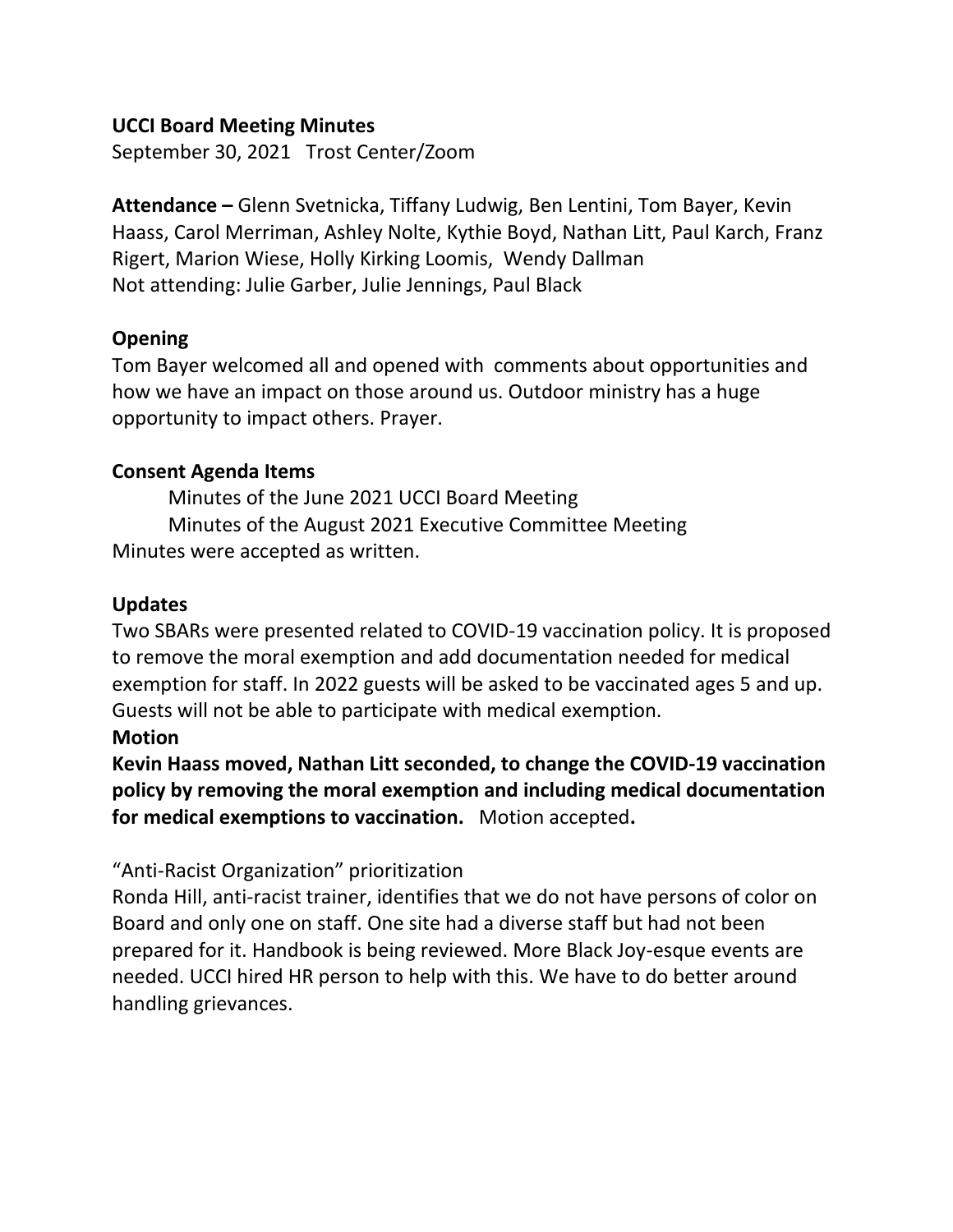## **Motion**

**Kevin Haass moved, Wendy Dallman seconded, the leadership team explore changes for anti-racist policy, programs, training within the next 6 months with updates to the Board.** Motion accepted.

Holly Kirking Loomis asks that UCCI help house Afghan refugees during relocation efforts. Logistically UCCI could house three families between Cedar Valley and Daycholah Center. Residual benefit is possible workers. Relocation service agencies would be responsible for integration. Each family would have a social worker.

## **Motion**

**Kevin Haass moved, Nathan Litt seconded, UCCI move forward offering housing from mid-October through May for up to three Afghan refugee families coordinating with Holly Kirking Loomis**. Motion accepted.

# **UCCI Development Efforts**

Team

Board succession planning - The WCUCC President now has voice but no vote. This creates an open position on the Board. Possible candidates are requested. HR background, person of color would be helpful.

UCCI team succession planning

Staff additions – HR Coordinator has taken over benefits and reports to Marion.

> Cedar Valley - Managing Directors are hired. They are working to learn the Cedar Valley systems. Daycholah Center – Chris resigned. Judnard Henry is running the Center alone.

Executive Director job description/compensation/benefits research is ongoing.

Entire benefit structure for staff is under the purview of the HR person. Expect increases in fees because staff didn't have raises in 2020-21 and insurance increases are projected to be very large.

## Program

Daycholah Center formal renaming ceremony is October 11. There will be Native foods, open house. RSVP requested.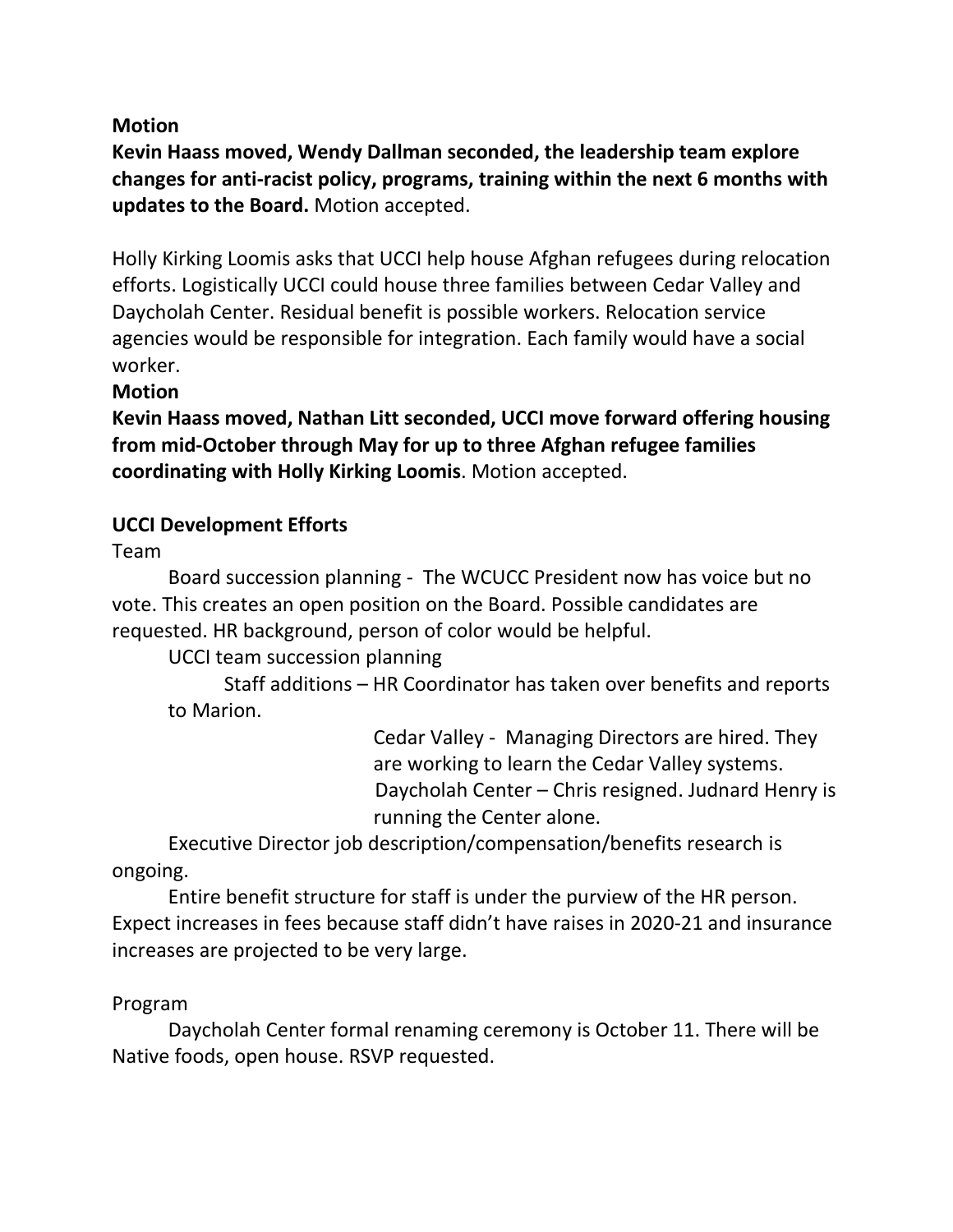Camp AweSum had a successful season with four family camps at Moon Beach and one graduate youth camp at Daycholah Center. UCCI and Camp AweSum leadership teams meeting 10/1.

Aquatic Efforts

Daycholah Center and Moon Beach - Pontoons and accessible lifts/transfer systems will be purchased from donations.

Daycholah Center docks will be next summer. Green Lake Yacht Club, Green Lake Sailing Club, Lake Association partners. Center Cottage may house offices for some of these organizations.

Physical Assets

Land Sales/Leases

Cedar Valley apartment lease up at end of year. Contents of apartment are donated to UCCI.

Daycholah Center - sale/lease Chris is leasing his current home until end of year. Neighbor wants right of first refusal before sale. Paul Black is working on rezoning that property. Approximate worth is \$300,000.

Moon Beach sale/donation/WPS egress/Lake Cabins Land sale – There is 200 feet of space on Little St. Germain that neighbor is wanting to buy it and donated back in estate. The neighbor who we sold an egress to previously wants to donate 3 outlots to UCCI. WPS wants an egress that may give Moon Beach a "back door."

Solar-Carol Merriman introduced the idea of moving toward solar energy, particularly at Moon Beach, to be better stewards of the earth. Solar has gotten better and is more reasonably priced. Moon Beach building already have the desired metal roofs. Habitat put in an eco-village in western Wisconsin, and it is working well. Wisconsin grants have been generous for solar. Financial

Financial Snapshot

Debt

 \$896,000 Cornerstone @ 5.125% (P&I) that matures 12/21 \$500,000 WCUCC @ 3.5% (Interest only) that matures 12/26 Small Business Association PPP II \$214,000 applying for forgiveness

Current Financial Analysis- July and August ran in black. Oct.-Dec. will run in the red.

How We Can Make Up That Loss/Pay Down the Debt Employment retention credits